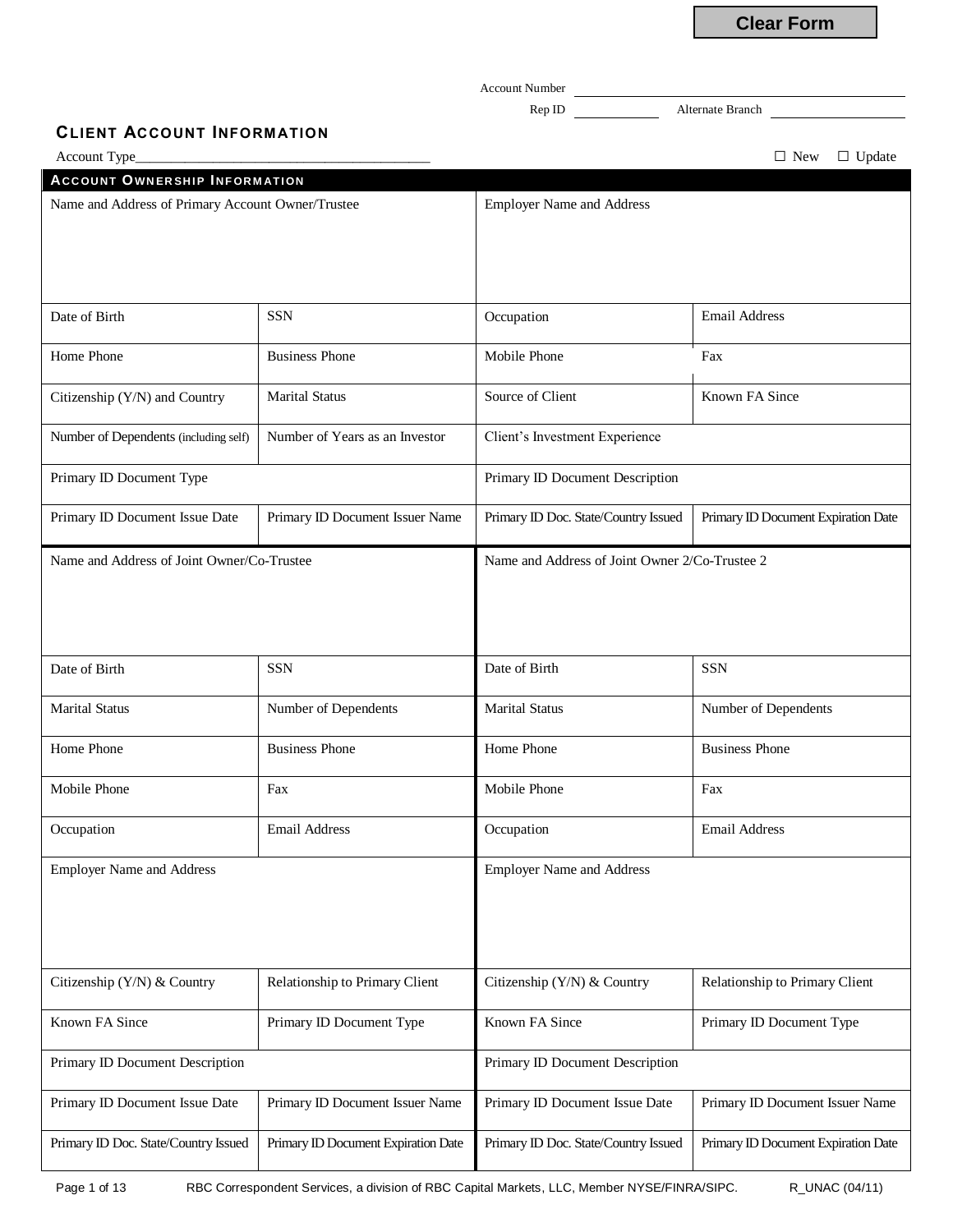|                                    |                                                                                                                                   |                     | Account Number                                                                                               |                                                                                                                                       |                          |
|------------------------------------|-----------------------------------------------------------------------------------------------------------------------------------|---------------------|--------------------------------------------------------------------------------------------------------------|---------------------------------------------------------------------------------------------------------------------------------------|--------------------------|
|                                    |                                                                                                                                   |                     | Rep ID                                                                                                       | Alternate Branch                                                                                                                      |                          |
|                                    | <b>CLIENT ACCOUNT INFORMATION</b>                                                                                                 |                     |                                                                                                              |                                                                                                                                       |                          |
| ADDITIONAL OWNERS (IF APPLICABLE)  |                                                                                                                                   |                     |                                                                                                              |                                                                                                                                       |                          |
| Name of Additional Owners/Trustees |                                                                                                                                   |                     |                                                                                                              |                                                                                                                                       |                          |
|                                    |                                                                                                                                   |                     |                                                                                                              |                                                                                                                                       |                          |
|                                    |                                                                                                                                   |                     |                                                                                                              |                                                                                                                                       |                          |
|                                    |                                                                                                                                   |                     |                                                                                                              |                                                                                                                                       |                          |
|                                    | <b>ADDITIONAL PRIMARY CLIENT INFORMATION</b>                                                                                      |                     |                                                                                                              |                                                                                                                                       |                          |
|                                    |                                                                                                                                   |                     |                                                                                                              | Is either party or an immediate family member affiliated with or employed by another Broker/Dealer member firm? If yes, indicate the  | $\Box$ Yes               |
|                                    | firm and position. (Proper authorization must be obtained from the member firm.)                                                  |                     |                                                                                                              |                                                                                                                                       | $\Box$ No                |
|                                    |                                                                                                                                   |                     |                                                                                                              |                                                                                                                                       | $\Box$ Yes               |
|                                    | making executive officer of a publicly traded company? If yes, indicate company and position.                                     |                     |                                                                                                              | Is either party or an immediate family member any of the following: director, shareholder with 10% or more of the stock, or a policy- | $\Box$ No                |
|                                    |                                                                                                                                   |                     |                                                                                                              |                                                                                                                                       |                          |
|                                    |                                                                                                                                   |                     |                                                                                                              | <b>ADDITIONAL JOINT OWNER/CO-TRUSTEE CLIENT INFORMATION (INCLUDE ADDITIONAL PAGES IF NECESSARY)</b>                                   | $\Box$ Yes               |
|                                    | firm and position. (Proper authorization must be obtained from the member firm.)                                                  |                     |                                                                                                              | Is either party or an immediate family member affiliated with or employed by another Broker/Dealer member firm? If yes, indicate the  | $\Box$ No                |
|                                    |                                                                                                                                   |                     |                                                                                                              |                                                                                                                                       |                          |
|                                    | making executive officer of a publicly traded company? If yes, indicate company and position.                                     |                     |                                                                                                              | Is either party or an immediate family member any of the following: director, shareholder with 10% or more of the stock, or a policy- | $\Box$ Yes<br>$\Box$ No  |
|                                    |                                                                                                                                   |                     |                                                                                                              |                                                                                                                                       |                          |
| <b>FINANCIAL INFORMATION</b>       |                                                                                                                                   |                     |                                                                                                              |                                                                                                                                       |                          |
|                                    | If any information is inaccurate, please correct and initial your changes before returning.<br><b>Annual Income</b> (all sources) |                     |                                                                                                              | Joint Owner's Annual Income (all sources)                                                                                             |                          |
| $\Box$ Less than \$50,000          | $\Box$ \$300,000 - 399,999                                                                                                        | $\Box$ \$1,000,000+ | $\Box$ Less than \$50,000                                                                                    | $\Box$ \$300,000 - 399,999                                                                                                            | $\Box$ \$1,000,000+      |
| $$50,000 - 99,999$<br>ப            | $\Box$ \$400,000 - 499,999                                                                                                        |                     | \$50,000 - 99,999                                                                                            | $\Box$ \$400,000 - 499,999                                                                                                            |                          |
| \$100,000 - 199,999<br>ப           | $\Box$ \$500,000 - 749,999                                                                                                        |                     | \$100,000 - 199,999<br>⊔                                                                                     | $\Box$ \$500,000 - 749,999                                                                                                            |                          |
| $\Box$ \$200,000 - 299,999         | $\Box$ \$750,000 - 999,999                                                                                                        |                     | $\Box$ \$200,000 - 299,999                                                                                   | $\Box$ \$750,000 - 999,999                                                                                                            |                          |
|                                    | <b>Net Worth – excluding home</b> (combined if joint account)                                                                     |                     |                                                                                                              | <b>Liquid Assets</b> (combined if joint account)                                                                                      |                          |
| $\Box$ Less than \$100,000         | $\Box$ \$500,000 - 999,999                                                                                                        |                     | $\Box$ Less than \$100,000                                                                                   | $\Box$ \$500,000 - 999,999                                                                                                            |                          |
| $\Box$ \$100,000 - 249,999         | $\Box$ \$1,000,000 - 2,999,999                                                                                                    |                     | $$100,000 - 249,999$<br>$\Box$                                                                               | $\Box$ \$1,000,000 - 2,999,999                                                                                                        |                          |
| \$250,000 - 499,999<br>ப           | $$3,000,000 +$<br>⊔                                                                                                               |                     | \$250,000 - 499,999<br>$\Box$                                                                                | $\Box$ \$3,000,000 +                                                                                                                  |                          |
| <b>Estimated Tax Bracket</b>       |                                                                                                                                   |                     |                                                                                                              |                                                                                                                                       |                          |
|                                    |                                                                                                                                   |                     |                                                                                                              |                                                                                                                                       |                          |
| For Office Use Only                |                                                                                                                                   |                     |                                                                                                              |                                                                                                                                       |                          |
| <b>ACCOUNT INFORMATION</b>         |                                                                                                                                   |                     |                                                                                                              |                                                                                                                                       |                          |
|                                    |                                                                                                                                   |                     | Is the account traded by a third party? If yes, please state the name and address of the third party agent.* |                                                                                                                                       | $\Box$<br>Yes<br>□<br>No |
|                                    |                                                                                                                                   |                     |                                                                                                              |                                                                                                                                       |                          |
| Initial Order Solicited            | $\Box$ No<br>$\Box$ Yes                                                                                                           | Transaction         |                                                                                                              | Quantity                                                                                                                              |                          |
| <b>Security Name</b>               |                                                                                                                                   |                     | Cash Sweep Selection                                                                                         |                                                                                                                                       |                          |
|                                    |                                                                                                                                   |                     |                                                                                                              |                                                                                                                                       |                          |
| Source of Funds                    |                                                                                                                                   |                     |                                                                                                              |                                                                                                                                       |                          |
|                                    |                                                                                                                                   |                     |                                                                                                              |                                                                                                                                       |                          |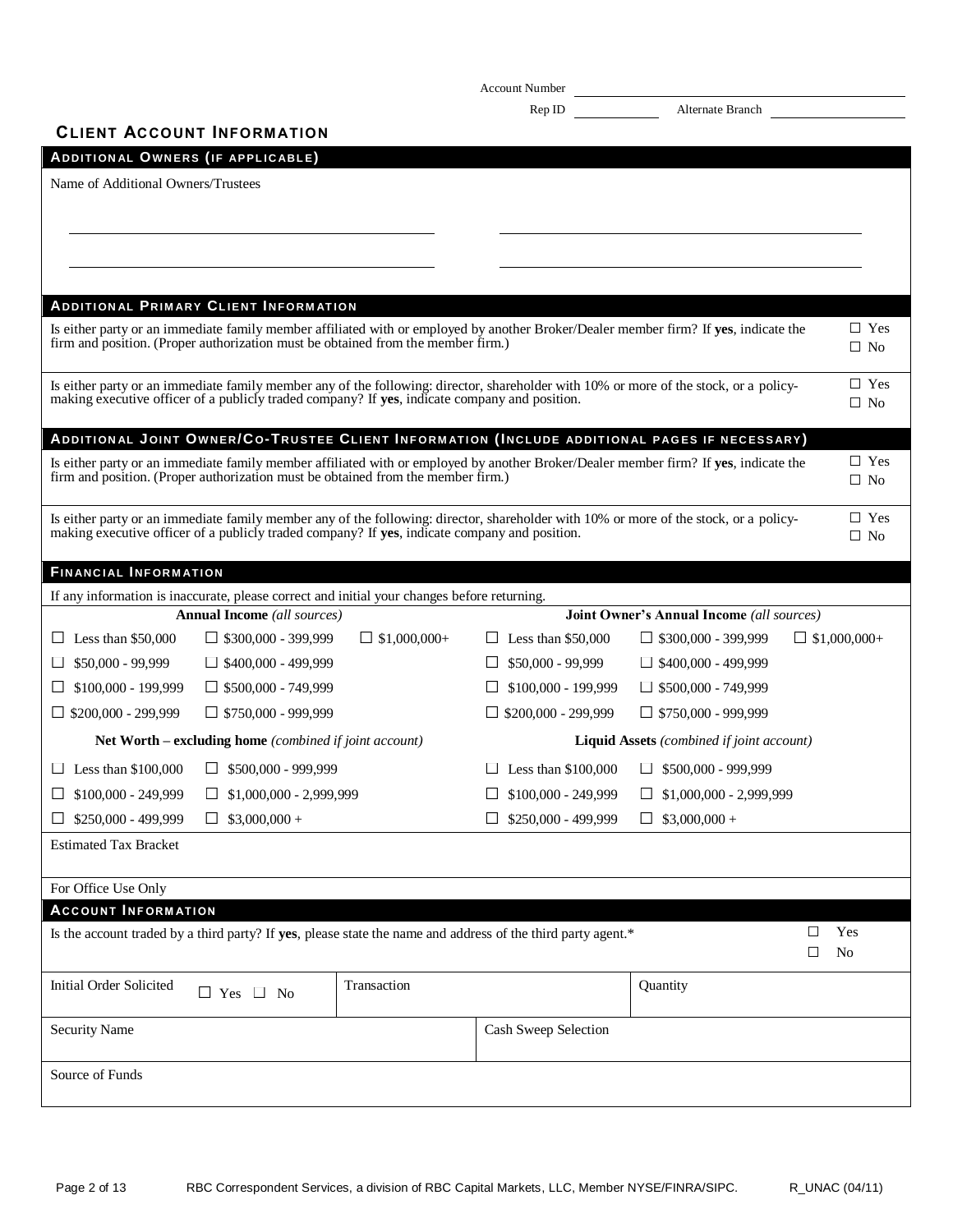Account Number Rep ID Alternate Branch

**CLIENT ACCOUNT INFORM ATION**

|                                                                                                                                                                                                                                                                                                                                                                                                                                                                             | <b>ACCOUNT INFORMATION CONTINUED</b>                                                                                                                                                                                                                                                                                                                                                                                                                                                                                                                                                                                                                                                             |                                                                                                                                                                                                                                                                                                                                                                                                                |                                 |                                                   |      |
|-----------------------------------------------------------------------------------------------------------------------------------------------------------------------------------------------------------------------------------------------------------------------------------------------------------------------------------------------------------------------------------------------------------------------------------------------------------------------------|--------------------------------------------------------------------------------------------------------------------------------------------------------------------------------------------------------------------------------------------------------------------------------------------------------------------------------------------------------------------------------------------------------------------------------------------------------------------------------------------------------------------------------------------------------------------------------------------------------------------------------------------------------------------------------------------------|----------------------------------------------------------------------------------------------------------------------------------------------------------------------------------------------------------------------------------------------------------------------------------------------------------------------------------------------------------------------------------------------------------------|---------------------------------|---------------------------------------------------|------|
|                                                                                                                                                                                                                                                                                                                                                                                                                                                                             | <b>Standing Instructions</b>                                                                                                                                                                                                                                                                                                                                                                                                                                                                                                                                                                                                                                                                     |                                                                                                                                                                                                                                                                                                                                                                                                                |                                 | <b>Special Handling Instructions</b>              |      |
|                                                                                                                                                                                                                                                                                                                                                                                                                                                                             | <b>Buy Instructions</b>                                                                                                                                                                                                                                                                                                                                                                                                                                                                                                                                                                                                                                                                          |                                                                                                                                                                                                                                                                                                                                                                                                                | $\Box$ Confirmations            | $\Box$ Statements                                 |      |
|                                                                                                                                                                                                                                                                                                                                                                                                                                                                             | Sell Instructions                                                                                                                                                                                                                                                                                                                                                                                                                                                                                                                                                                                                                                                                                |                                                                                                                                                                                                                                                                                                                                                                                                                | Name and Address                |                                                   |      |
|                                                                                                                                                                                                                                                                                                                                                                                                                                                                             | Dividend Instructions                                                                                                                                                                                                                                                                                                                                                                                                                                                                                                                                                                                                                                                                            |                                                                                                                                                                                                                                                                                                                                                                                                                |                                 |                                                   |      |
|                                                                                                                                                                                                                                                                                                                                                                                                                                                                             | <b>Investment Objective</b> (choose one)                                                                                                                                                                                                                                                                                                                                                                                                                                                                                                                                                                                                                                                         |                                                                                                                                                                                                                                                                                                                                                                                                                |                                 |                                                   |      |
| □<br><b>Preservation of Principal/Income</b> – Focus is on preservation of<br>principal and income. Very conservative. Note: For Advisory<br>accounts, the investment objective for this category is income.<br><b>Balanced/Conservative Growth – Focus is on generating</b><br>П<br>current income and/or long-term capital growth. Conservative.<br>Note: For Advisory accounts, the investment objective for this<br>category is either balanced or conservative growth. |                                                                                                                                                                                                                                                                                                                                                                                                                                                                                                                                                                                                                                                                                                  | ⊔<br><b>Growth</b> – Focus is on generating long-term capital growth.<br>Moderate.<br>⊔<br><b>Aggressive Growth</b> – Focus is on generating growth and/or income<br>with a willingness to assume a high level of risk. Aggressive.<br>П<br><b>Speculation</b> – Focus is on generating highest potential growth and/<br>or income with a willingness to assume the highest level of risk.<br>Very aggressive. |                                 |                                                   |      |
|                                                                                                                                                                                                                                                                                                                                                                                                                                                                             | <b>Client Time Horizon</b>                                                                                                                                                                                                                                                                                                                                                                                                                                                                                                                                                                                                                                                                       | <b>Typical Investment Holding Period</b>                                                                                                                                                                                                                                                                                                                                                                       |                                 | <b>Risk Tolerance</b>                             |      |
| 1.<br>2.<br>3.                                                                                                                                                                                                                                                                                                                                                                                                                                                              | I confirm that I am at least 18 years of age and of full legal age in my state of residence.<br>I acknowledge that I have received the Customer's Agreement and agree to abide by its terms as currently in effect or as they may be<br>amended from time to time. If this account is a retirement plan using RBC Correspondent Services, a division of RBC Capital Markets, LLC,<br>Member NYSE/FINRA/SIPC, plan documents, I acknowledge I have received the applicable plan disclosure document(s).<br>I understand that this account is being governed by the predispute arbitration provision in Section 13 of the Customer's Agreement<br>on page 5 of this document.<br><b>SIGNATURES</b> |                                                                                                                                                                                                                                                                                                                                                                                                                |                                 |                                                   |      |
| account.                                                                                                                                                                                                                                                                                                                                                                                                                                                                    | By signing below, I certify that the information provided on this form is true, correct and complete. All persons must sign if this is a joint                                                                                                                                                                                                                                                                                                                                                                                                                                                                                                                                                   |                                                                                                                                                                                                                                                                                                                                                                                                                |                                 |                                                   |      |
|                                                                                                                                                                                                                                                                                                                                                                                                                                                                             | Primary Account Owner/Trustee Signature                                                                                                                                                                                                                                                                                                                                                                                                                                                                                                                                                                                                                                                          | Date                                                                                                                                                                                                                                                                                                                                                                                                           |                                 | Joint Tenant/Co-Trustee Signature (if applicable) | Date |
|                                                                                                                                                                                                                                                                                                                                                                                                                                                                             | Print Name from Signature Above                                                                                                                                                                                                                                                                                                                                                                                                                                                                                                                                                                                                                                                                  |                                                                                                                                                                                                                                                                                                                                                                                                                | Print Name from Signature Above |                                                   |      |
|                                                                                                                                                                                                                                                                                                                                                                                                                                                                             | Joint Tenant/Co-Trustee Signature (if applicable)                                                                                                                                                                                                                                                                                                                                                                                                                                                                                                                                                                                                                                                | Date                                                                                                                                                                                                                                                                                                                                                                                                           |                                 | Joint Tenant/Co-Trustee Signature (if applicable) | Date |
|                                                                                                                                                                                                                                                                                                                                                                                                                                                                             | Print Name from Signature Above                                                                                                                                                                                                                                                                                                                                                                                                                                                                                                                                                                                                                                                                  |                                                                                                                                                                                                                                                                                                                                                                                                                | Print Name from Signature Above |                                                   |      |
|                                                                                                                                                                                                                                                                                                                                                                                                                                                                             | Approved By: Financial Advisor                                                                                                                                                                                                                                                                                                                                                                                                                                                                                                                                                                                                                                                                   | Date                                                                                                                                                                                                                                                                                                                                                                                                           | Firm Principal                  |                                                   | Date |

\*A trading authorization form may be required.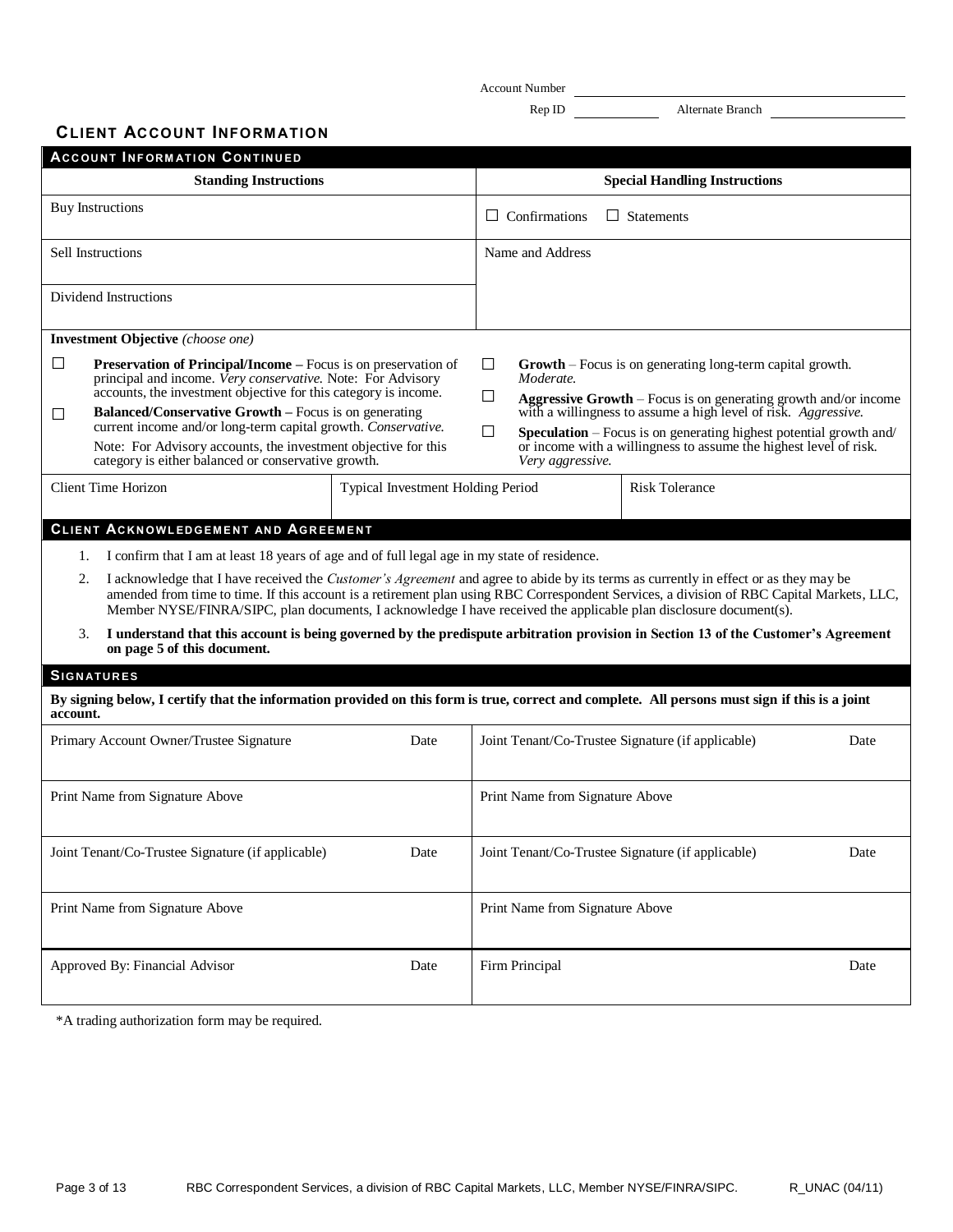Rep ID Alternate Branch

## **CLIENT ACCOUNT INFORM ATION**

**PAYER'S REQUEST FOR TAXPAYER IDENTIFICATION NUMBER AND CERTIFICATION** SUBSTITUTE FORM **W-9 PART I.—TAXPAYER IDENTIFICATION NUMBER** Enter your TIN in the appropriate box. The TIN provided must match the name given below to avoid backup withholding. For individuals, this is your social security number (SSN). However, for a resident alien, sole proprietor, or disregarded entity, see the Part I instructions. For other entities, it is your employer identification number (EIN). If you do not have a number, see *How to get a TIN* page on the enclosed instructions. **Note:** If the account is more than one name, see the guidelines on whose number to enter. SOCIAL SECURITY NUMBER OR EMPLOYER IDENTIFICATION NUMBER Account Number: Name Street Address City **State** ZIP PLEASE SIGN, DATE AND PROMPTLY RETURN. Date: \_ **PART II. BACKUP WITHHOLDING** Check the box if you ARE SUBJECT TO backup withholding because (1) you have been notified by the Internal Revenue Service (IRS) that you are subject to backup withholding as a result of failure to report all interest or dividends, or (2) the IRS has notified you that you are subject to backup withholding. **PART III. AWAITING TIN**  $\Box$  Check the box if you are presently applying for a Taxpayer Identification Number. **PART IV. EXEMPT PAYEES**  $\Box$  Check the box if you are exempt from backup withholding and information reporting. **Certification** - Under penalties of perjury, I certify that: 1. The number shown on this form is my correct taxpayer identification number (or I am waiting for a number to be issued to me), and **2.** I am not subject to backup withholding because: (a) I am exempt from backup withholding, or (b) I have not been notified by the Internal Revenue Service (IRS) that I am subject to backup withholding as a result of a failure to report all interest or dividends, or (c) the IRS has notified me that I am no longer subject to backup withholding (unless Part II is checked above), and **3.** I certify that I am a U.S. citizen or other U.S. person. **X\_\_\_\_\_\_\_\_\_\_\_\_\_\_\_\_\_\_\_\_\_\_\_\_\_\_\_\_\_\_\_\_\_\_\_\_\_\_**

# **INTERNET GAMBLING ATTESTATION (REQUIRED FOR ALL ENTITY ACCOUNTS)**

If I am signing on behalf of an entity, I represent that neither the entity nor any entity controlling, controlled by or under common control with the entity is engaged in an Internet Gambling Business. For purposes of this representation, "Internet Gambling Business" shall mean the business of placing, receiving or otherwise knowingly transmitting a bet or wager by any means which involves the use, at least in part, of the Internet.



# **Disclosure of Account Information**

Under Securities and Exchange Commission Rule 14B-1(c), we will be obligated to provide your name, address and securities positions to each requesting company whose securities we hold for your account unless you object to such disclosure. The Rule prohibits companies from using any information so obtained for any purpose other than communication with you.

If you object to the disclosure of your name, address and securities positions, you must initial here:

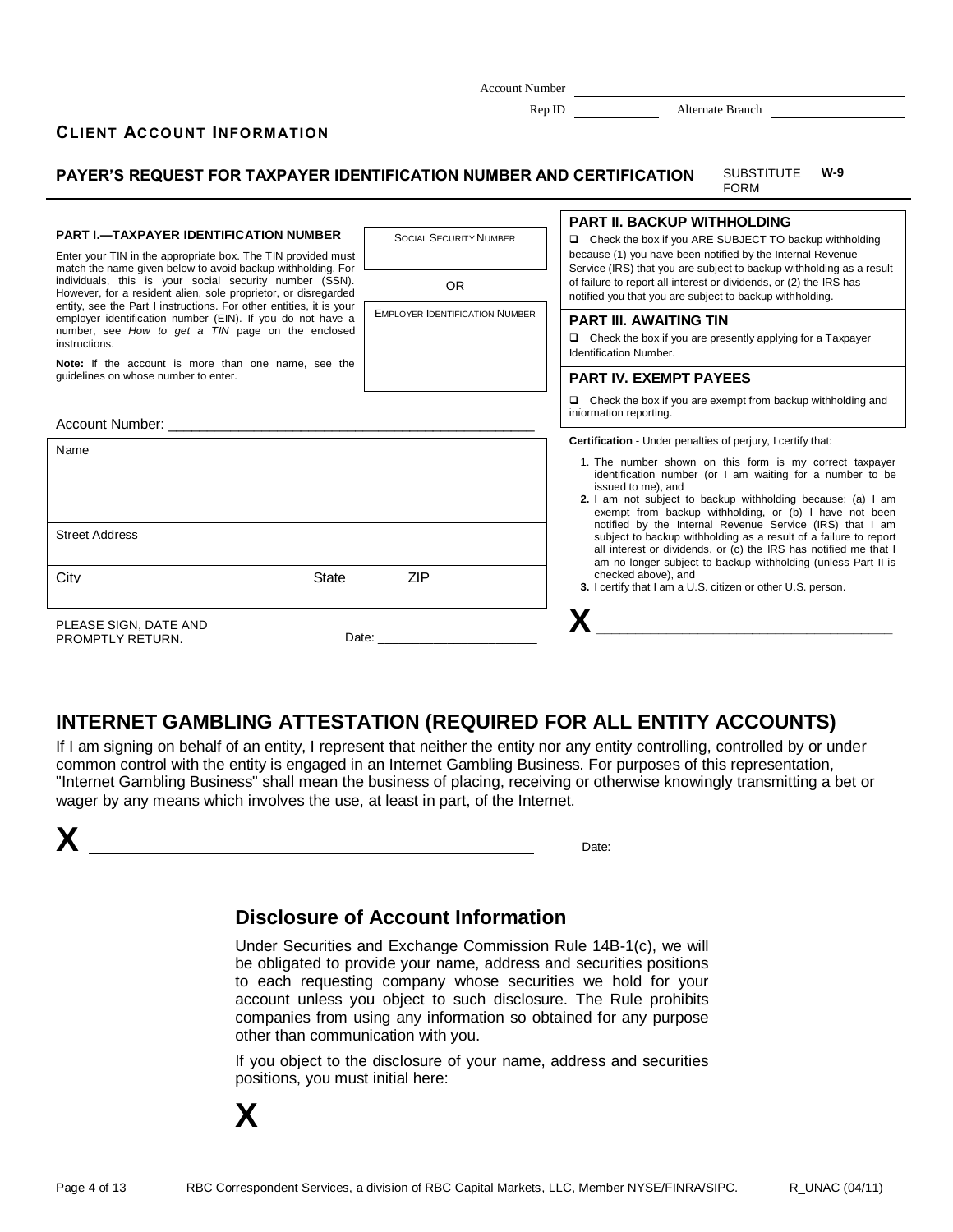Rep ID Alternate Branch

## **CLIENT ACCOUNT INFORM ATION**

## **CU ST OM ER 'S AG R EEM E N T**

As used in sections 1 to 19 below, the term "you" or "RBC CM" refers to RBC Correspondent Services, a division of RBC Capital Markets, LLC and the term "owner" refers to the account owner. In consideration of your acting as clearing broker for the owner, and by acceptance of any of your clearing, execution, custody or other brokerage related services, the owner agrees with respect to all transactions, accounts, options or securities, and whether upon margin or cash as follows:

1. Verification Recording: The owner acknowledges that all information supplied by the owner will be subject to verification. The owner understands that you may tape record telephone conversations with customers in order to verify data concerning securities transactions and hereby consents to such recording.

2. Disclosure of Financial Information: The owner understands in connection with this agreement an investigation may be made whereby information is obtained relative to the owner's character, general reputation, and credit worthiness, and that the owner has the right to make a written request within a reasonable period of time for a complete and accurate disclosure of additional information concerning the nature and scope of this investigation.

3. Representations as to Capacity to enter into Agreement: The owner, if an individual, represents that the owner is of full legal age, and unless otherwise specifically disclosed in writing herewith, represents that the owner is not an employee of any exchange, or of any corporation of which any exchange owns a majority of the capital stock, or a member of any exchange or of a member firm or member corporation registered on any exchange, or of a bank, trust company, insurance company or of any corporation, firm or individual engaged in the business of dealing, either as broker or a principal, in securities, bills of exchange, acceptances or other forms of commercial paper. The owner further represents that no one except the owner has an interest in the account or accounts of the owner with you and the owner will notify you in writing of any change.

4. Applicable Regulations: All transactions under this agreement shall be subject to the rules, regulations, customs and usages of the exchange or market (and its clearinghouse, if any) where executed and to all applicable Federal & State laws & regulations as currently existing and which, if modified shall supersede inconsistent provisions in the agreement. You and your correspondents are hereby constituted agents of the owner for the purposes of consummating all such transactions, in the state of residence or elsewhere, using your discretion as to marketplace, and you are authorized for the account of the owner to expend such monies, and whenever necessary, to borrow and deliver such monies and/or property as may be required in respect to such transactions.

5. Execution of Orders: All orders given by the owner for the purchase or sale of securities or other property, which may be traded on more than one exchange or market, may be executed on any exchange or market selected by you. It is understood that you routinely execute orders for the purchase or sale of equity securities with other broker/dealers even though said securities may be listed on an exchange. It is further understood that in connection with such executions you receive a remuneration directly from such other broker/dealers which remuneration is in addition to the commissions charged by you to the owner.

6. Lien: All securities and other property whatsoever which you may at any time be carrying for the owner (either individually or jointly with others) or which may at any time be in your possession for any purpose, including safekeeping, shall by subject to a general lien for the discharge of all obligations of the owner to you. You shall have the right to transfer money or securities from any of my accounts to another when in your judgment such transfer may be necessary.

7. Liquidation: Whenever you deem it necessary for your protection, you are authorized, in your sole discretion, to close out the account in whole or in part and in connection therewith you may sell, assign and deliver all or part of the securities, option contracts, or other property, pledged hereunder, upon any exchange or market or at any public or private sale at your option, and make any necessary purchase to cover short sales or open option contract positions, all without demand for margin, advertisement, or notice of purchase or sale to the owner, or to his personal representatives (which are hereby expressly waived), and no specific demand or notice shall invalidate this waiver. After deducting all costs and expenses of the purchase and/or sale and deliveries, including commissions and reasonable legal fees you shall apply the residue of the proceeds to the payment of any and all liabilities of the owner to you, and the owner shall remain liable for any deficiency. Upon any such sale, other than private sale, you may purchase the whole or part thereof free from any right of redemption. In the event of the death of the owner, the authorizations given by this paragraph shall continue to be effective and shall be effective upon the personal representatives of the owner.

8. Maintenance Margin Requirements: The owner is aware that you may impose margin requirements more stringent than those required by law or regulatory bodies. The owner further acknowledges that such house requirements may be changed or modified by you from time to time without prior notice to the owner. The owner hereby agrees to comply with said house requirements in addition to all legal and regulatory requirements governing owner's account. The owner further agrees that any waiver by you or failure to promptly enforce, as to the owner's account or that of others, such house requirements shall not stop or otherwise prevent you from subsequently enforcing said requirements with regard to the owner's account.

9. Interest Charges: Interest on debit balances shall be charged in accordance with your interest computation schedule under Rule 10b-16 of the Securities Exchange Act of 1934. You may charge the owner's account with such usual and customary charges as you make to cover your services and facilities, including those for any check received by you for the account of the owner which check is returned by the drawer's financial institution for insufficient funds. It is understood that such interest charges may exceed the permissible rate under the usury laws of the state in which the owner resides. The owner expressly waives any rights which the owner might otherwise have under such statute and specifically agrees that the permissible rate of interest which may be charged to margin customers under the laws of the State of Minnesota shall govern. It is understood and acknowledged that the interest charge made to the owner's account at the close of one charge period will be compounded, that is, added to the opening balance for the next charge period unless paid, thereby becoming part of the principal amount and bearing like interest.

10. Payment of Indebtedness Upon Demand: The owner undertakes upon demand, to discharge the owner's obligations to you, or, in the event of a closing of any account of owner in whole or in part by you or the owner, to pay the deficiency, if any, and the owner agrees to reimburse you for any costs or expenses incurred in collecting such amounts, including reasonable attorney's fees.

11. Presumption of Receipt of Communications: Communications may be sent to the owner at the address indicated in your records from time to time, and all communications so sent, whether by mail, telegraph, messenger or otherwise shall be deemed given to the owner personally, whether actually received or not. Reports of the execution of orders and statements for the accounts of the owner shall be conclusive if not objected to in writing at once.

12. Extraordinary Events: You shall not be liable for loss caused directly or indirectly by government restrictions, exchange or market rulings, suspension of trading, war, strikes, or other conditions beyond your control.

13. **ARBITRATION DISCLOSURE: This Agreement contains a pre-dispute arbitration clause. By signing an arbitration agreement the parties agree as follows: • ALL PARTIES TO THIS AGREEMENT ARE GIVING UP THE RIGHT TO SUE EACH OTHER IN COURT, INCLUDING THE RIGHT TO A TRIAL BY JURY, EXCEPT AS PROVIDED BY THE RULES OF THE ARBITRATION FORUM IN WHICH A CLAIM IS FILED.**

**• ARBITRATION AWARDS ARE GENERALLY FINAL AND BINDING; A PARTY'S ABILITY TO HAVE A COURT REVERSE OR MODIFY AN ARBITRATION AWARD IS VERY LIMITED.**

**• THE ABILITY OF THE PARTIES TO OBTAIN DOCUMENTS, WITNESS STATEMENTS AND OTHER DISCOVERY IS GENERALLY MORE LIMITED IN ARBITRATION THAN IN COURT PROCEEDINGS.**

**• THE ARBITRATORS DO NOT HAVE TO EXPLAIN THE REASON(S) FOR THEIR AWARD.**

**• THE PANEL OF ARBITRATORS WILL TYPICALLY INCLUDE A MINORITY OF ARBITRATORS WHO WERE OR ARE AFFILIATED WITH THE SECURITIES INDUSTRY.**

**• THE RULES OF SOME ARBITRATION FORUMS MAY IMPOSE TIME LIMITS FOR BRINGING A CLAIM IN ARBITRATION. IN SOME CASES, A CLAIM THAT IS INELIGIBLE FOR ARBITRATION MAY BE BROUGHT IN COURT.**

**• THE RULES OF THE ARBITRATION FORUM IN WHICH THE CLAIM IS FILED, AND ANY AMENDMENTS THERETO, SHALL BE INCORPORATED INTO THE AGREEMENT.**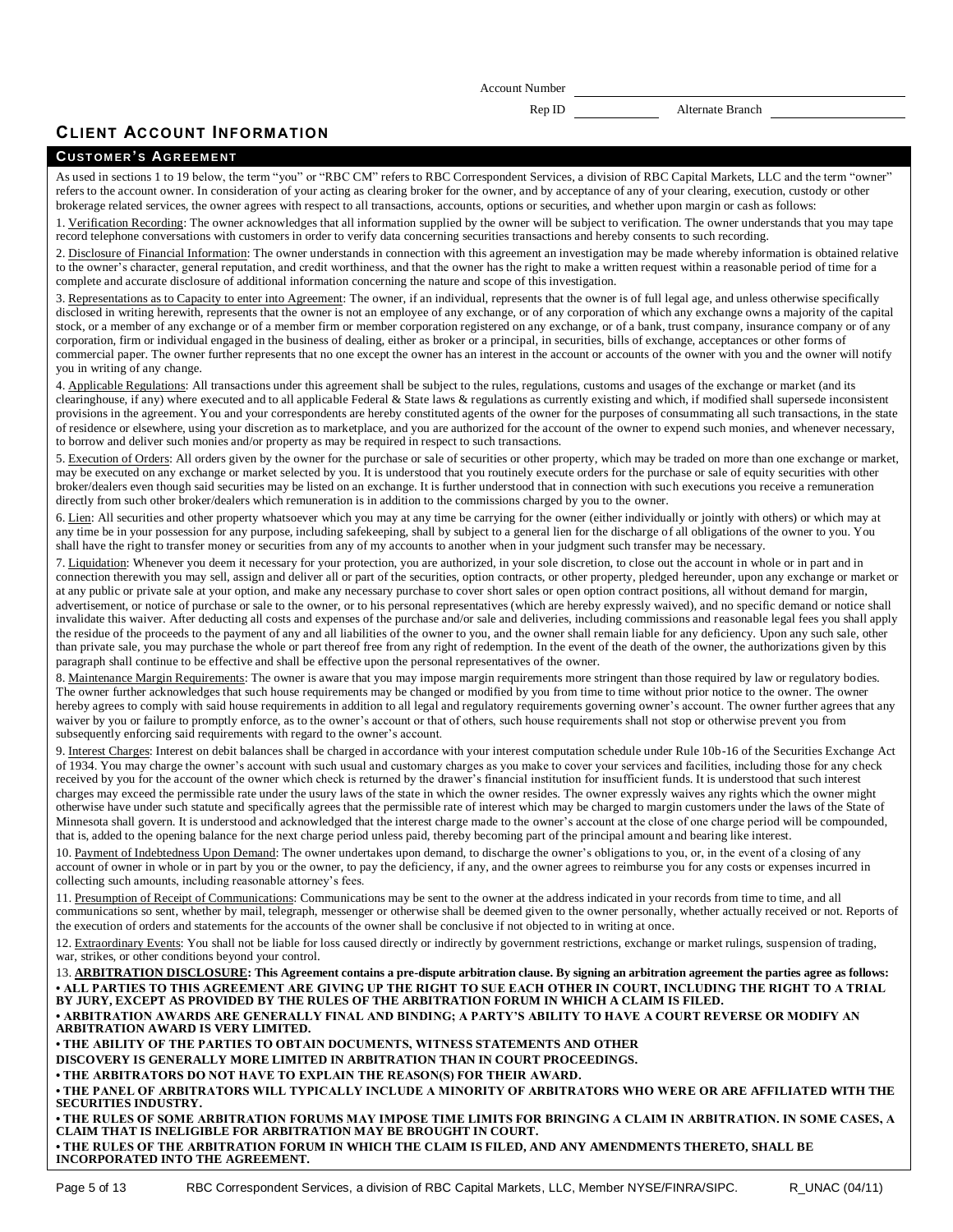Rep ID Alternate Branch

## **CLIENT ACCOUNT INFORM ATION**

### **CU ST OM ER 'S AG R EEM E N T C ON T I N U E D**

**14. ARBITRATION. I AGREE THAT ALL CONTROVERSIES THAT MAY ARISE BETWEEN ME, MY INTRODUCING BROKER, AND RBC CM, OR**  ANY OF RBC CM'S AFFLIATES, EMPLOYEES OR AGENTS, CONCERNING ANY TRANSACTION(S), OR THE CONSTRUCTION, PERFORMANCE,<br>OR BREACH OF THIS OR ANY OTHER AGREEMENT BETWEEN ME AND RBC CM PERTAINING TO SECURITIES AND OTHER PROPERTY, **WHETHER ENTERED INTO PRIOR, ON OR SUBSEQUENT TO THE DATE HEREOF, SHALL BE DETERMINED BY ARBITRATION. ANY ARBITRATION UNDER THIS AGREEMENT SHALL BE CONDUCTED PURSUANT TO THE FEDERAL ARBITRATION ACT AND THE LAWS OF THE STATE OF MINNESOTA BEFORE AN ARBITRATION PANEL APPOINTED BY THE**

FINANCIAL INDUSTRY REGULATORY AUTHORITY ("FINRA") AND IN ACCORDANCE WITH THE RULES OF FINRA. THE AWARD OF THE<br>ARBITRATORS, OR OF THE MAJORITY OF THEM, SHALL BE FINAL, AND JUDGMENT UPON THE AWARD RENDERED MAY BE ENTERED IN<br> ACTION TO ARBITRATION, NOR SEEK TO ENFORCE ANY PRE-DISPUTE ARBITRATION AGREEMENT AGAINST ANY PERSON WHO HAS<br>INITIATED IN COURT A PUTATIVE CLASS ACTION; OR WHO IS A MEMBER OF A PUTATIVE CLASS WHO HAS NOT OPTED OUT OF THE<br>CL CERTIFICATION IS DENIED; OR (B) THE CLASS IS DECERTIFIED; OR (C) THE CLIENT IS EXCLUDED FROM THE CLASS BY THE COURT.<br>SUCH FORBEARANCE TO ENFORCE THE AGREEMENT TO ARBITRATE SHALL NOT CONSTITUTE A WAIVER OFANY RIGHTS UNDER T **AGREEMENT EXCEPT TO THE EXTENT STATED HEREIN.**

15. Governing Law; Obligations continuous: This agreement shall be governed by the laws of the State of Minnesota, exclusive of that state's choice-of-law provisions. The provisions of this Agreement shall be continuous and cover individually and collectively all accounts which the owner may open or reopen with you and shall inure to the benefit of yourselves, your successors and assigns and shall be binding upon the owner and/or the estate, executors, administrators and assigns of the owner.

16. Joint and Several Liability: If the owner consists of more than one individual, each such individual grants the authority to all other such individuals to take action, individually, with respect to the account and each such individual shall be jointly and severally liable for any such action.

17. Modifications and Amendments to Agreement: Except as herein otherwise provided, no provision of this Agreement may be amended, modified or waived unless in writing, signed by a duly authorized officer of your corporation.

18. Headings: The heading of each provision hereof is for descriptive purposes only and shall not be deemed to modify or qualify any of the rights or obligations set forth in each such provision.

19. Important information about procedures for opening a new account. To help the government fight the funding of terrorism and money laundering activities, Federal law requires financial institutions to obtain, verify and record information that identifies each person who opens an account. What this means to you: When you open an account, we may ask for your name, address, date of birth and driver's license or other identifying documents that will allow us to verify your identity.

### **P AY M EN T F O R OR D E R FL OW AN D R OU T IN G OF CU ST O M ER OR D ER DI SC L OSU R E ST AT EM EN T**

### **Policy Regarding Receipt of Payment for Order Flow**

RBC Correspondent Services, a division of RBC Capital Markets, LLC ("RBC CM"), upon the request or instruction of your brokerage firm, may execute transactions for your account. If specific instructions are not given by your brokerage firm on where to route an order, RBC CM may, depending on the security involved and/or the size of the order, execute the order itself, execute the regional securities exchange. RBC CM assesses the quality of the markets to which it routes order flow. Our primary objective is to obtain the best execution of transactions, regardless of any compensation factor.

RBC CM has established order routing arrangements with certain exchanges, broker-dealers and/or other market centers (collectively, "market centers") in equity securities and options. These arrangements have been entered into with a view toward the perceived execution quality provided by these market centers, evaluated on the<br>basis of price improvement performance, liquidity enha which it routes order flow, as well as competing market centers.

All client orders that are subject to these order routing arrangements are sent to market centers that are subject to the principles of best execution. Each of these market<br>centers provides the opportunity for execution of offer price is greater than the minimum variation. Several of these market participants offer RBC CM automated routing and execution services that provide advantages to smaller client orders in terms of speed and certainty of execution.

RBC CM receives payment in the form of cash, rebates and/or credits against fees in return for routing client orders in equity and option securities pursuant to these order routing arrangements. Any remuneration that RBC CM receives for directing orders to any market center reduces the firm's execution costs and will not accrue to your account. For both equities and options, RBC CM may benefit from its order routing arrangements by receiving favorable adjustments of trade errors from the market centers to which it routes orders. Cash payments received on order flow may be shared with your brokerage firm.

In addition to RBC CM, RBC Capital Markets, LLC operates an RBC Capital Markets division ("RBC Capital Markets") which acts as a market maker in certain equity securities. Although no formal agreements exist, RBC Capital Markets may receive a disproportionately large number of orders from those market centers to which RBC<br>CM routes client orders. These orders permit RBC Capital M result of orders from its own clients.

RBC CM executes orders via other market participants with which the firm has established the order routing arrangements described above. Information with respect to RBC CM's handling of customer orders is available by visiting http://www.tagaudit.com/do/display?page=Rule606::Report::Public and selecting "RBC Correspondent<br>Services, a division of RBC Capital Markets," along with the ap information, contact your Financial Advisor.

You have the right to request information with respect to any order in an equity security or option that was placed on your behalf with RBC CM during the six months preceding your request. Specifically, RBC CM will disclose where your order was routed for execution, the time(s) of any execution(s) resulting from your order, and whether it was directed or non-directed.

Your brokerage firm may choose to execute trades away from RBC CM. It is your brokerage firm's responsibility to disclose any cash payment it receives for order flow it directs to anyone other than RBC CM. It is also your brokerage firm's responsibility to assess the quality of the market for trades executed away from RBC CM.

## **BUSINESS CONTINUITY STATEMENT**

RBC Capital Markets, LLC (the "Firm") is committed to protecting our employees, clients and their assets at all times, including in times of emergency. As part of this<br>commitment, and in compliance with the internal Enterp business continuity plan (the "Plan").

The Plan provides for sustainable operating environments during any crisis/incident or major business interruption that adversely impacts the Firm's ability to conduct business. The Plan addresses various scenarios including but not limited to a departmental disruption, building, city-wide or regional disruption, or a pandemic incident. The planning process begins with a review of financial and operational risk, communications, continuity plan documentation and exercises. The Firm employs multiple work area recovery strategies to provide continuous support. These strategies include but are not limited to: work displacement, work load shifting, alternate physical facilities, remote access, etc.

The Firm has implemented steps to allow clients prompt access to their funds and securities in the event of a significant business disruption. The recovery time objectives for the Firm's essential business processes are determined through an annual Business Impact Analysis. These recovery objectives may be negatively affected by the unavailability of external resources and circumstances beyo

The Plan is maintained in multiple locations and updated annually or whenever there is a material change to the business.

The Firm continuously tests throughout the year to improve the Plan and provide the best possible recovery solution to the Firm and its clients. Because the Firm's plan contains details of a confidential and proprietary nature it is not distributed to the public. The Plan is subject to modifications and any material changes to the statement above will be promptly posted on the Firm's websites as required by applicable law. Hard copies of this disclosure document can be obtained upon contacting your Financial Advisor.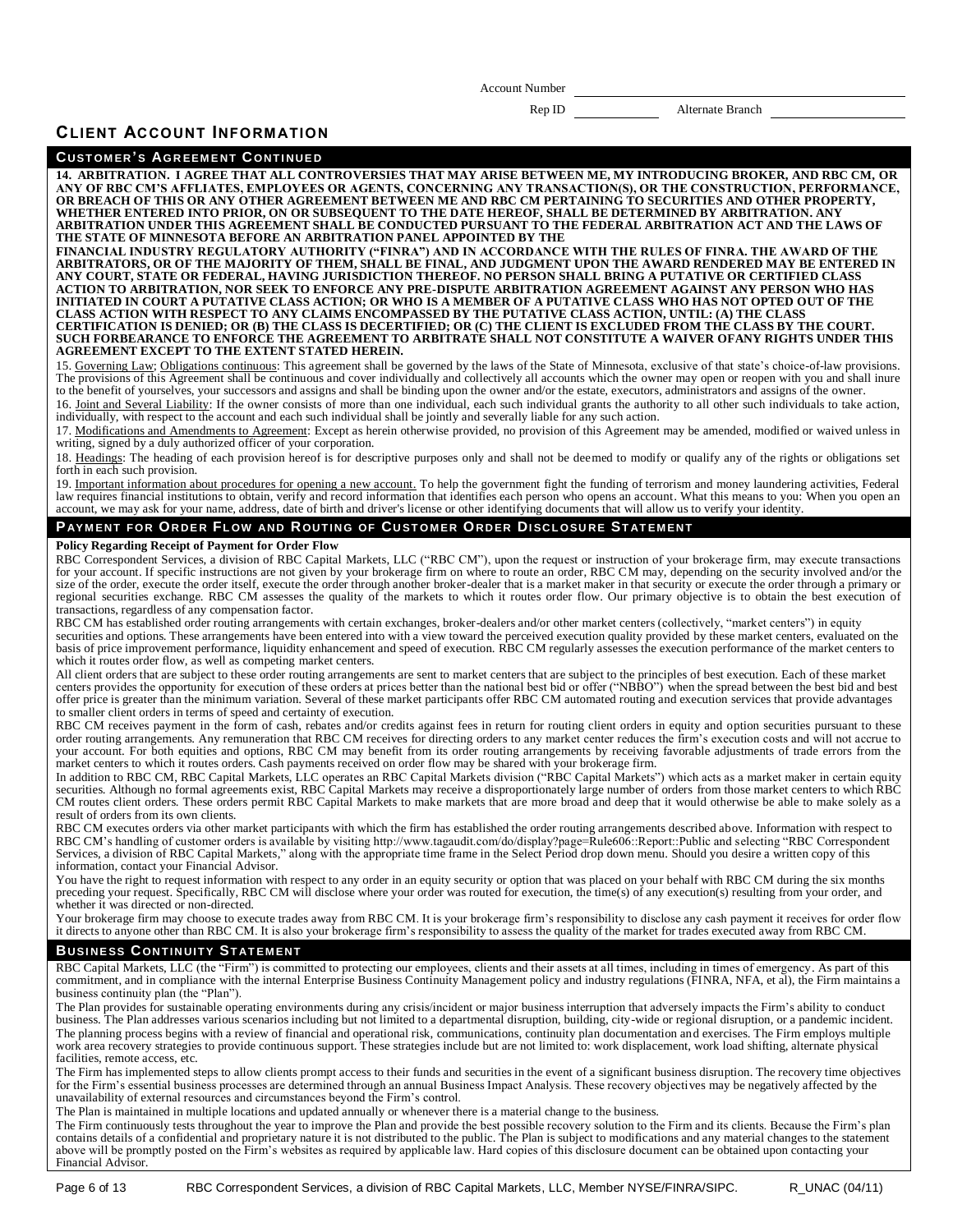Rep ID Alternate Branch

## **CLIENT ACCOUNT INFORM ATION**

## **RES P ON SI B IL IT I ES OF Y OU R BR OK ER AG E FIR M AN D CL E AR I N G FIR M**

### Dear Clearing Customer:

This is to inform you that your brokerage firm has entered into an agreement with RBC Correspondent Services, a division of RBC Capital Markets, LLC ("Clearing Firm") for certain transaction processing, clearing, custodial and financing functions with respect to your securities account. This agreement allocates certain responsibilities and the performance of various functions with respect to your account between your brokerage firm and the Clearing Firm. In general, all activities related to the recommendation of securities transactions, the entering of orders, and the supervision of your account, including determining the suitability of transactions in your account, are performed by your brokerage firm. The Clearing Firm does not have any supervisory authority or responsibility, under the agreement or otherwise, with respect to the activities of your brokerage firm.

Moreover, unless the Clearing Firm receives from you prior written notice to the contrary, it may accept from your brokerage firm as your agent, without any inquiry or investigation: (a) all orders for the purchase or sale of securities and other property in your account on margin or otherwise, and (b) any other instructions concerning your account or the property therein, including the transfer of funds to you or third parties. The following is a more detailed description of the responsibilities and functions allocated under the agreement.

### **Responsibilities of Your Brokerage Firm**

Your brokerage firm is exclusively responsible for:

1. Opening, approving and monitoring your account, including obtaining, verifying and retaining (a) information necessary to establish your account, (b) information relevant to the assessment of the suitability of transactions recommended to you (including your investment objectives and financial needs and resources), and (c) all other information and documentation with respect to your account that may be required by any applicable law, rule or regulation.

2. Any and all securities transactions in your account, including (a) having reasonable grounds for believing that any recommended transaction is suitable on the basis of facts, if any, disclosed by you as to your investment objectives, other security holdings and financial situation, and (b) that any transactions entered for your account are made in compliance with all applicable laws, rules and regulations.

3. Any investment advice given to you by your financial advisor (broker) or any employees of your brokerage firm.

4. Accepting, recording and executing transactions for your account or transmitting orders or instructions from you to the Clearing Firm for the execution of transactions for your account.

5. Obtaining and providing to the Clearing Firm all data necessary for the proper performance of any functions allocated to the Clearing Firm with respect to your account.

6. Investigating and responding to any inquiries or complaints you may have concerning your account and promptly providing written notice to the Clearing Firm of any complaint made with respect to the services provided by or functions allocated to the Clearing Firm.

7. Ensuring that its employees comply with all applicable laws, rules and regulations, including, without limitation, the fur nishing of any required prospectus or other disclosure statements.

8. Establishing the commissions charged to you for all transactions executed for your account and making details of such charges available to you upon your request.

9. Complying with all applicable laws, rules, regulations and restrictions regarding receipt of securities or funds.

## **Responsibilities of the Clearing Firm**

The Clearing Firm is responsible for:

1. Establishing and carrying an account for you based on information provided by your brokerage firm. Please note you may be responsible for certain fees and/or service charges related to the account carried by the Clearing Firm. Your Brokerage Firm can answer questions concerning these fees.

2. Settling and clearing securities transactions in your account in accordance with your brokerage firm's instructions. Unless the Clearing Firm receives from you prior written notice to the contrary, the Clearing Firm relies on instructions and orders received from your brokerage firm, as your agent, as being authorized by and suitable for you, and make no independent inquiry as to your authorization or the suitability of any transaction in your account.

3. Executing securities transactions for your account if requested by and in accordance with instructions received from your brokerage firm. The Clearing Firm will not execute any order received directly from you. If your brokerage firm gives specific instructions with respect to the routing of your orders, the Clearing Firm will follow those instructions. If your brokerage firm does not give specific instructions with respect to the routing of your orders, the Clearing Firm may execute the order itself, execute the order with another brokerage firm that is a market maker, or execute the order through a primary or regional securities exchange.

4. Preparing and transmitting, or supplying your brokerage firm with the information necessary to prepare and transmit, confirmations of securities transactions for your account. Please note that an annual fee will be assessed with respect to any inactive account. (Your brokerage firm can provide you with a definition of an inactive account).

5. Preparing monthly or periodic statements of your account and transmitting such statements to you at the address provided by your brokerage firm.

6. Preparing and maintaining such books and records as are required for a broker-dealer performing the functions of a clearing broker pursuant to the agreement between your brokerage firm and the Clearing Firm and pursuant to all applicable laws, rules and regulations.

7. Receiving, delivering, holding and disbursing funds and securities for your account, including paying or collecting any interest or dividends and processing any exchange or tender offers, redemptions, conversions and the exercise of any options or rights with respect to securities, in each case in accordance with instructions received from your brokerage firm.

8. Extending credit to you for the purchase or sale of securities in your account in accordance with the margin agreement between you and the Clearing Firm and in accordance with all applicable laws, rules and regulations.

9. Safeguarding funds and securities in your account while such funds and securities are in the possession of the Clearing Firm.

10. Processing any instructions received regarding transfer of your account to another brokerage firm. Please note that service fees may apply for such account transfer services.

Please note that you are directly responsible to the Clearing Firm, as carrying broker of your account, for the payment of all securities purchased in and the delivery of all securities sold for your account by or upon order of your brokerage firm.

We are pleased to provide these services to your brokerage firm with respect to your account. Please direct any questions you may have to your financial advisor about the functions allocated between your brokerage firm and the Clearing Firm. If, however, you have questions concerning those areas for which the Clearing Firm is responsible which your financial advisor cannot answer, please feel free to contact us as follows:

Correspondent Relations @ 612-607-8903

### Sincerely,

### **RBC Correspondent Services**

A Division of RBC Capital Markets, LLC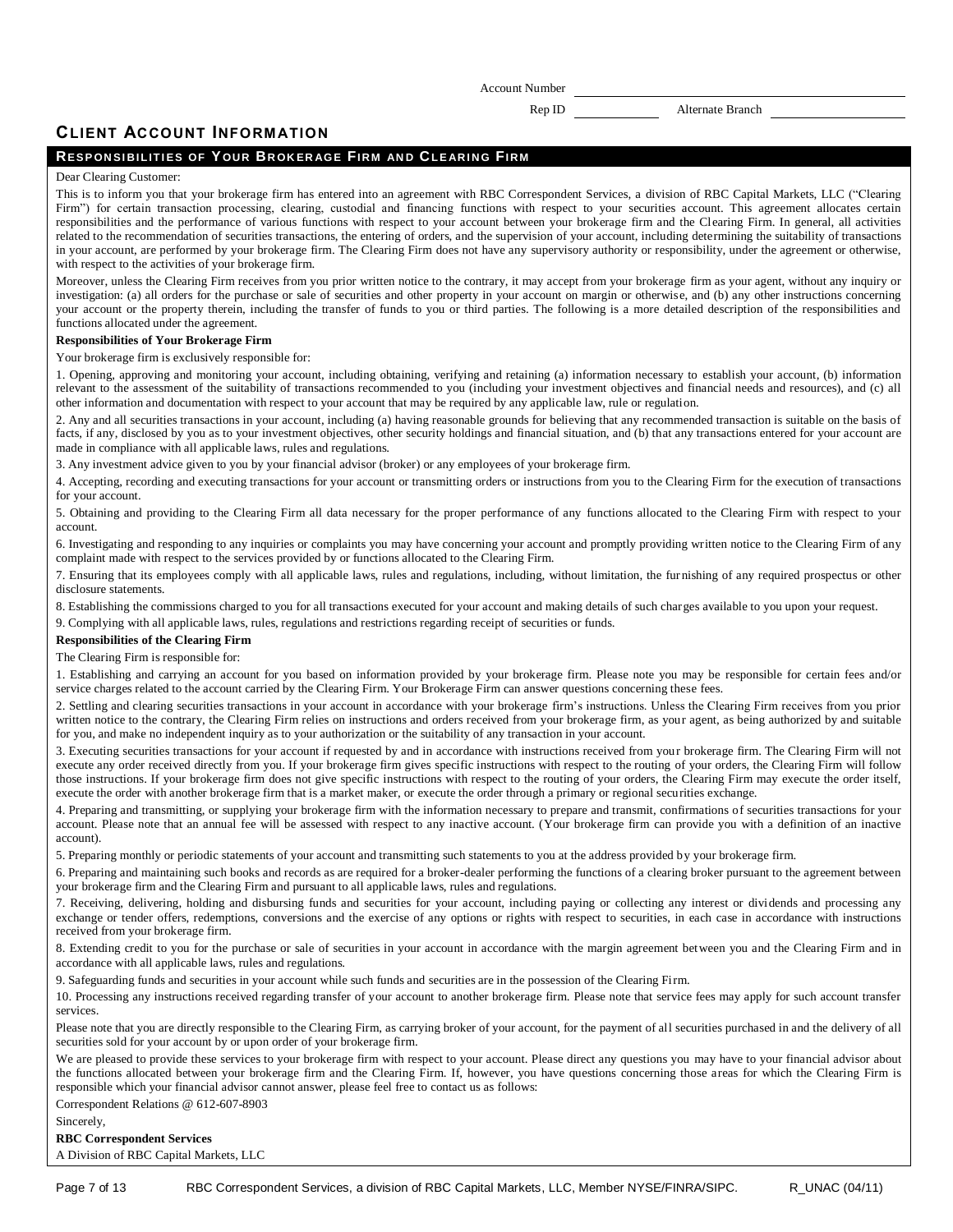Rep ID Alternate Branch

## **CLIENT ACCOUNT INFORM ATION**

## **CL IEN T PR I V AC Y AT RBC C OR R ES P ON D EN T SER VI C E S**

RBC Capital Markets, LLC, through its RBC Correspondent Services division, provides trade clearance and settlement services to a number of independent brokerage firms ("introducing firms"), including the introducing firm at which you have an account. While you are the client of the introducing firm only, RBC Capital Markets, LLC processes your transactions and is the account custodian. As such, RBC Capital Markets, LLC receives and maintains information about you related to your account.

At RBC Capital Markets, LLC, we believe that privacy is of central importance to our relationship with you.

Privacy protection is a responsibility we take seriously. That is why we would like to take this opportunity to explain to you that we are committed to safeguarding your personal information.

Please read this notice entirely as it contains information regarding your rights under certain U.S. privacy laws and RBC Capital Markets, LLC's privacy policy. We may amend this notice from time to time and will provide you with a revised notice as appropriate.

#### **Privacy Notice**

For purposes of this Privacy Notice, "we" means the RBC family of companies\*. This Privacy Notice covers the personal information of individuals who are current and former RBC Capital Markets, LLC clients.

Part of what you expect from the RBC family of companies is information — such as information about the history of transactions in your account or current market information. However, the information you provide to us is equally important. This Privacy Notice is intended to provide you with a full understanding of the information we collect about you and our guidelines for sharing and safeguarding that information with others.

### **Confidentiality and Se**c**u**r**ity**

We consider the information we have about you to be confidential, including the fact that you have an account custodied at RBC Capital Markets, LLC. Your information will be handled in the manner described in this notice. We restrict access to information about you to those employees and authorized agents who need to know that information. We maintain physical, electronic and procedural safeguards that comply with federal standards to maintain the confidentiality of your information.

### **Information We Collect**

At RBC Capital Markets, LLC, we collect the following types of information about you:

- Information from you such as that contained in new account forms, applications, or agreements you enter into in order to receive our products or services, including your name, address, and social security number;
- Information about your transactions with us;
- Information from other affiliates in the RBC family of companies, in accordance with that affiliate's privacy policy;

### Information from other parties or sources such as public databases.

### **Third Parties To Whom We Disclose Information**

We do not sell information about our customers. We share or disclose the information we collect about our current or former customers with third parties only as permitted by law. Some examples of legally permitted sharing or disclosures to third parties include:

- Sharing of information to properly manage our business. This includes sharing in order to service your accounts, to comply with laws, and for other routine business practices. For example, we may share information with third parties who process your statements, to comply with court orders or for tax reporting.
- To companies who perform marketing or research services on our behalf or with whom we have joint marketing agreements. These include companies performing marketing services on our behalf, such as companies that assist in a broad mailing of materials advertising our products or services or companies performing research on our behalf that assist us in evaluating our customer service quality. Joint marketing arrangements also are included, such as an agreement where another financial institution offers a product or service jointly with a member of the RBC family of companies, such as RBC Visa. These companies also must limit their use of the information to the purpose for which it was provided.
- To other parties as authorized by you. You may direct us, for example, to send your account statements and confirmations to third parties.
- As instructed by your brokerage firm, including requests to transfer your accounts.

### **Sharing Within the RBC Family of Companies**

We may share information about you within the RBC family of companies, as permitted by law or for institutional risk management purposes, to allow us to more efficiently manage our relationship with you, including keeping you informed of the full range of financial services that the RBC family of companies has to offer. Sharing of certain types of information with our affiliates, including our transactions and experiences with you, is useful for us to conduct business and is permitted by law.

For California residents, we will limit the sharing of your nonpublic personal information with other RBC companies to the extent required by applicable California privacy laws.

You may have other questions about how we respect your financial privacy. Please feel free to call your Financial Advisor, who will be more than happy to assist you. *\*The RBC family of companies is a group of global financial services companies dedicated to serving your financial needs. It is comprised of Royal Bank of Canada ("RBC") and its subsidiaries or controlled companies which are all affiliates of one another. It is one of the largest providers of financial products and services in the world.* 

## **PROTECTING YOUR ASSETS**

Securities in your account are protected up to \$500,000 (cash up to \$250,000) by the Securities Investor Protection Corporation (SIPC). RBC Capital Markets, LLC has purchased an additional policy covering up to \$99.5 million per SIPC qualified account, subject to a maximum aggregate for RBC Capital Markets, LLC of \$400 million. This protection applies to the physical loss or destruction of your securities; it does not apply to any decline in the market value of your securities. Other investments shown on your statement but not held at RBC Capital Markets, LLC may not be protected by SIPC or private insurance policies purchased by RBC Capital Markets, LLC. For more details, please talk to your Financial Advisor or call SIPC at (202) 371-8300 for a brochure or visit [www.sipc.org.](file://www.sipc.org)

## **INVESTMENT OBJECTIVES DEFINED**

- *Preservation of Principal/Income* Focus is on preservation of principal and income. Very Conservative.
- *Balanced/Conservative Growth* Focus is on generating current income and/or long-term growth. Conservative.
- *Growth* Focus is on generating long-term growth of capital. Moderate.
- *Aggressive Growth* Focus is on generating growth and/or income with a willingness to assume a high level of risk. Aggressive.
- *Speculation* Focus is on generating highest potential growth and/or income with a willingness to assume highest level of risk. Very Aggressive.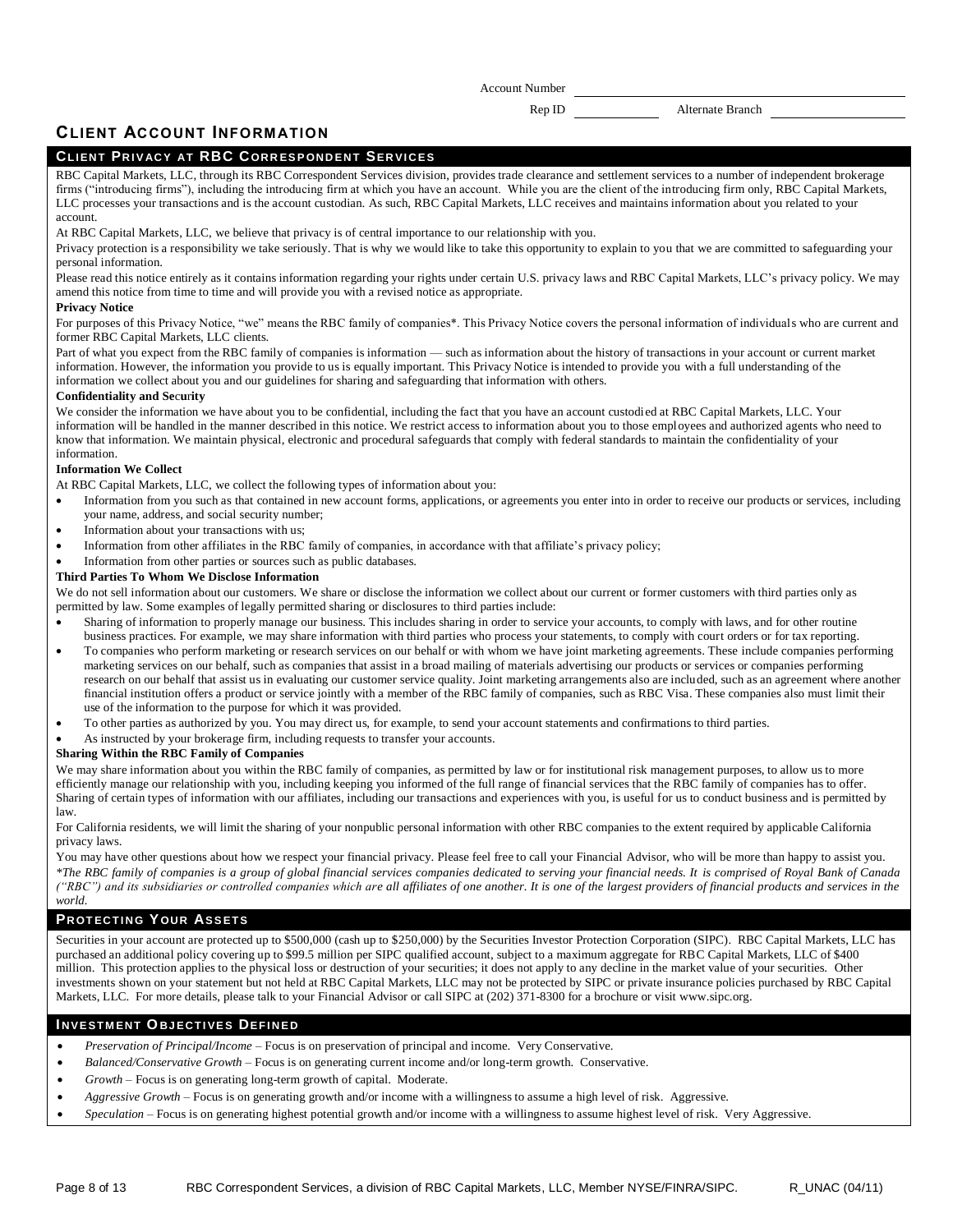Rep ID Alternate Branch

## **CLIENT ACCOUNT INFORM ATION**

## **PARTIAL REDEMPTION OF CALLABLE SECURITIES**

Securities may be called in whole or in part, and there is no way an investor can prevent a call. In the case of partial redemptions, not every unit will be redeemed by the issuer. The redemption process begins when an issuer notifies the Depository Trust Company ("DTC") that it will call for redemption all or a part of the outstanding shares/units. DTC serves as the repository for a large number of securities issues and handles book-entry changes for securities registered in "street name" at brokerage firms. For partial redemptions, DTC allocates redemptions among broker-dealers for which it is holding units using an impartial lottery system. The broker-dealers receiving allocations then identify how those redemptions are to be allocated among their customers. It should also be noted that the issuer, not the investor, has the right to exercise a call or redemption.

#### **Partial Redemptions**

In a partial redemption, the issuer elects to exercise or call only a portion of the outstanding par value of the security outstanding. In such a case, the investor may have all or a portion of their position redeemed, whereas others may not have any portion of the position redeemed.

### **Description of Partial Redemptions Allocation Process**

The redemption process begins when an issuer notifies DTC that it will exercise a partial call of the units outstanding for a specific issue. DTC provides depository services to approximately two million security issues located in the United States and other countries. The issuer provides the specific security and the amount to be redeemed. After receiving a redemption notice from the issuer, DTC allocates securities held in "street name" among broker-dealers for which it holds securities using an impartial, random lottery system. In a partial call, participants may not receive an allocation from DTC because of the random lottery process.

#### **Partial Redemption Lottery System**

NYSE Rule 402.30 requires, among others, that when a partial call is offered on terms favorable to owners of the security, the member firm must take measures to prohibit the allocation of the call to its "proprietary accounts or those of an affiliate or employee, before all of its customers' shares have been redeemed. Likewise, if a redemption or call is made on unfavorable terms, a firm may not exclude its position from those that may be called or put itself "last in line."

RBC Correspondent Services, a division of RBC Capital Markets, LLC, has engaged a third-party vendor to administer its lottery system for partial calls. The lottery system is designed to allocate redeemed securities in a fair and impartial manner, and is consistent with regulatory guidance, including among others FINRA's Regulatory Notice 08-21, FINRA Rule 2110, NYSE Rule 402.30 and MSRB Rule G-17. Specifically and as described in the rule, the firm uses a type of lottery system to ensure that the probability of any unit held by a customer allocated in the partial call is proportional to the holdings of all customers for the specific security. It should be noted that the lottery system used by the firm's third-party vendor does not allocate the securities to customers on a pro-rata basis.

The lottery performed by the firm's third-party vendor begins with the identification of the number of units in each customer's account for the specific security called. Each unit is entered in the lottery process. Units per customer are determined by dividing the total par value of the customer's position by the unit of trade for the redemption. As an example, a customer with a \$40,000 position in the lottery when the unit of trade for the partial call is \$20,000 would have two units entered into the lottery. Similarly, a customer who owns \$200,000 would have 10 units in the lottery. Although each unit has the same probability in the lottery, the chance of a customer receiving a partial redemption is based on the number of units each customer has entered in the lottery.

A written description of the lottery system used by RBC Correspondent Services may be obtained from your Financial Advisor.

#### **Client Rights**

If a security is eligible for registration in your name, you reserve the right to withdraw uncalled, fully-paid for securities, or excess margin securities (provided the account is not subject to a Regulation T restriction or such withdrawals will not cause a Rule 431 under margined condition) from your account at any time prior to the issuer making notification of redemption.

### **IMPORTANT NOTICE REGARDING SECURITIES LENDING**

RBC Capital Markets, LLC lends securities it has in its possession to enable short sale activity and may receive compensation in connection with the lending of such securities. Securities in your brokerage account that are not fully paid for and held in a margin account may be loaned by RBC CM to be used for such short sales. If the securities in your brokerage account are fully paid for, RBC CM may not use the securities for lending purposes without your consent which you may withhold.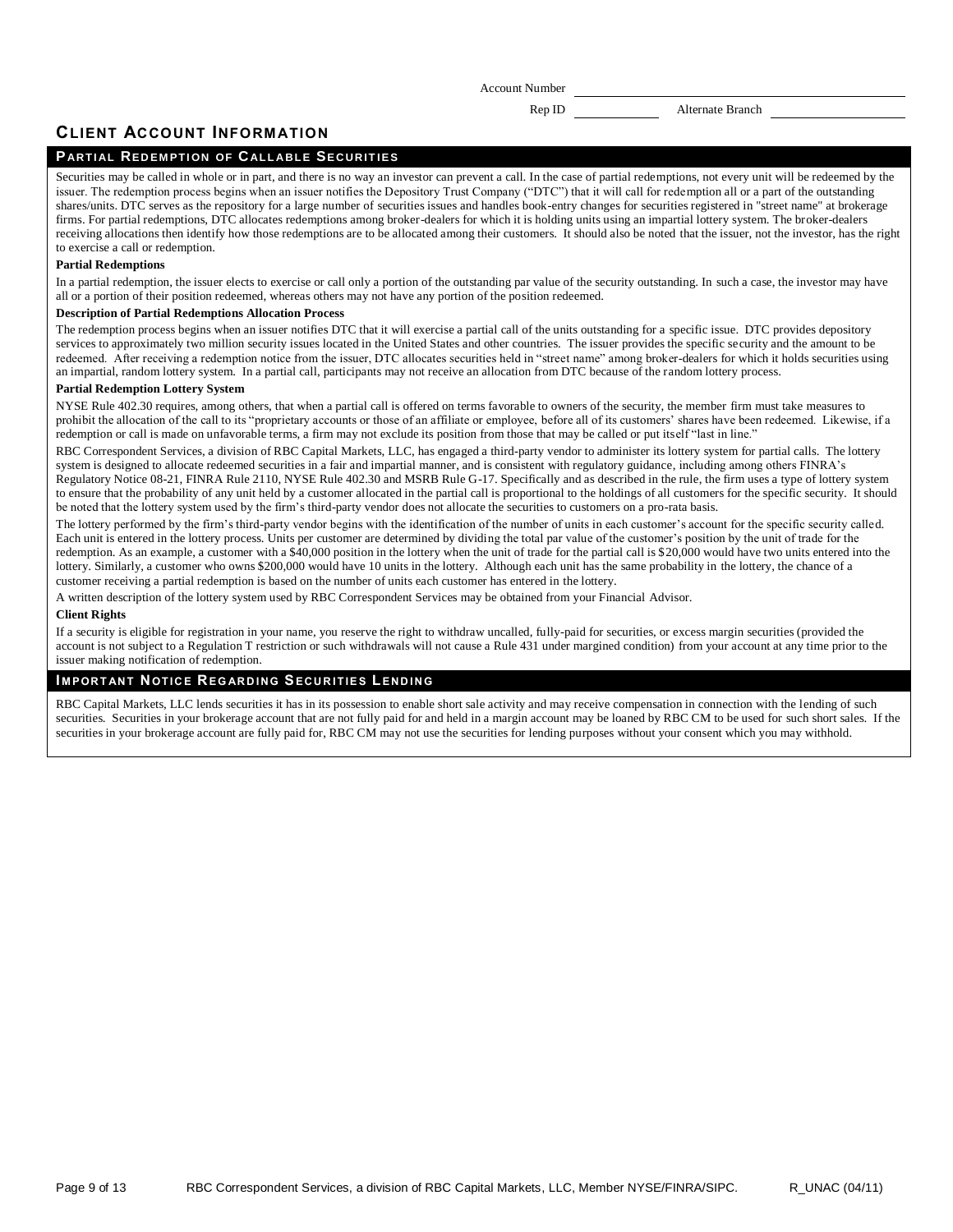Rep ID Alternate Branch

## **CLIENT ACCOUNT INFORM ATION**

### **AU T OM AT IC S WE EP I N V EST M E N T ( AL S O K N OW N AS A " CASH SW E EP" )**

On all accounts that have an Automatic Sweep Investment feature, with the exception of the Standard Account and the Standard Checking Account as noted below, any available cash balance in the account at the end of each business day will be automatically invested or deposited in your designated Automatic Sweep Investment on the next business day. In a Standard Account or Standard Checking Account, if the available cash balance amount is less than \$1,000, it will be automatically invested or deposited into the designated Automatic Sweep Investment on either the first business day of the following week or the first business day of the month (whichever occurs first).

The Automatic Sweep Investment options available through RBC CM include money market funds managed by RBC Global Asset Management (U.S.) Inc., an affiliate of RBC CM, certain Federated money market funds, and RBC CM's Credit Interest Program ("CIP"). CIP is a cash investment alternative whereby the interest rate is established by RBC CM based on prevailing market conditions and is subject to change periodically. There are different Automatic Sweep Investment options available for different types of accounts.

An available cash balance may be created in your account through various methods. Examples include a deposit of funds, dividend and interest payments, or the sale of a security. Accounts that are established solely for execution purposes such as delivery versus payment (known as DVP) and receive versus payment (known as RVP) do not have an Automatic Sweep Investment feature.

On checks deposited into an account, there is a two business day hold on the investment or deposit in the designated Automatic Sweep Investment.

You may change your choice of Automatic Sweep Investment from time-to-time upon notification and acceptance by RBC CM. If you fail to select an Automatic Sweep Investment option, your default Automatic Sweep Investment election will be the Prime Money Market Fund managed by RBC Global Asset Management (U.S.) Inc. However, for a retirement account that does not select an automatic Sweep Investment option and is participating in the RBC CM Investment Advisor Group program, the default Cash Sweep election will either be the Federated Automated Cash Management Trust or the Federated Automated Government Money Trust. These default elections will apply and your available cash balance will be invested in your designated default Cash Sweep option until such time as RBC CM is notified of your Cash Sweep option election.

Dividends and interest (and capital gains or losses) are accrued daily starting on the date of investment or deposit into the Automatic Sweep Investment through the business day prior to the date of withdrawal or redemption from the Automatic Sweep Investment. For money market fund sweep options, dividends (and capital gains and losses) are made payable into your account in cash for systematic disbursement, or reinvested into the designated Automatic Sweep Investment, on the last business day of the month. For CIP, interest is made payable into the Account in cash on the fourth to last business day of the month.

Investors in each Automatic Sweep Investment option indirectly pay a proportionate share of the expenses related to the management of that particular cash investment option. More specifically, investors in the money market funds managed by RBC Global Asset Management (U.S.) Inc., indirectly pay a proportionate share of each Fund's investment management fees payable to RBC Global Asset Management (U.S.) Inc., an affiliate of RBC CM.

It is your responsibility to monitor your Automatic Sweep Investment option. The return on the Automatic Sweep Investment option, as well as your personal financial circumstances, may change over time. And, depending on your circumstances, it may be in your best interest to change your Automatic Sweep Investment option or invest cash balances in products offered outside of the Automatic Sweep Investment program that are consistent with your investment objectives and risk tolerance. For additional details regarding the Automatic Sweep Investment options and other investment options, you should consult with your Financial Advisor and/or review offering documentation such as a prospectus for a particular investment option.

RBC CM does not have any duty to monitor your Automatic Sweep Investment option for your Account or make recommendations about, or changes to, the Automatic Sweep Investment program that might be beneficial to you.

Credit Interest Program ("CIP"). You agree that any deposit of funds into CIP is with the intention of ultimately investing such funds in securities, and not as a longterm, interest-bearing investment. You acknowledge that CIP has not caused you to refrain from depositing these funds in a bank or retirement Account or from purchasing from a bank any debt instrument. You understand that under applicable federal securities laws and the rules of the New York Stock Exchange, Inc., free credit balances may not be maintained in your Account solely for the purpose of earning interest. In order to ensure that you are protected at all times, you must notify your Financial Advisor promptly if any of your funds in CIP are no longer being held for the purpose of purchasing securities. RBC CM assumes no responsibility for any cash balances not protected by SIPC if such cash is held for a purpose other than the purchase of securities.

You also understand that RBC CM may discontinue or change its policies and procedures with respect to CIP at any time and that RBC CM is not contractually or otherwise obligated to pay interest on funds held in CIP.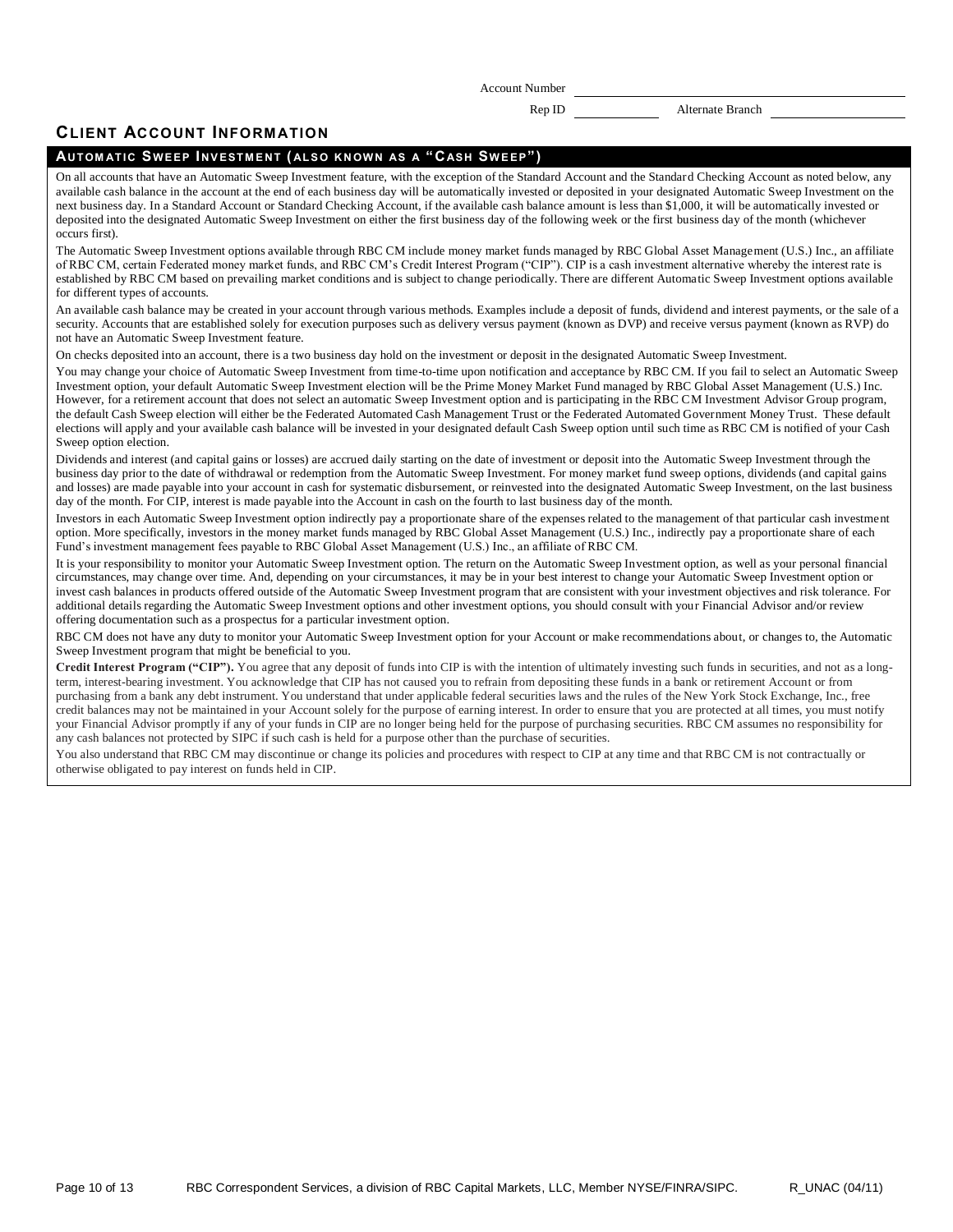Rep ID Alternate Branch

## **CLIENT ACCOUNT INFORM ATION**

## **IMPORTANT NOTICE REGARDING DELIVERY OF SHAREHOLDER DOCUMENTS**

For clients who do not take advantage of online access for suppressing shareholder document mailings, and that have an account that is shared by two or more clients at the same address that also have the same last name, or that we reasonably believe to be in the same family, we will mail a single prospectus, annual report or other shareholder document to the address.

If you would like to continue receiving separate shareholder documents, you must notify us within 60 days of the date of this mailing by calling 1-866-506-0939. Failure to notify us within 60 days implies your consent to this change. Your consent will remain until such time as you revoke it. You may revoke your consent at any time by calling 1-866-506-0939. We will begin sending separate shareholder documents to you within 30 days of the date when you revoke your consent.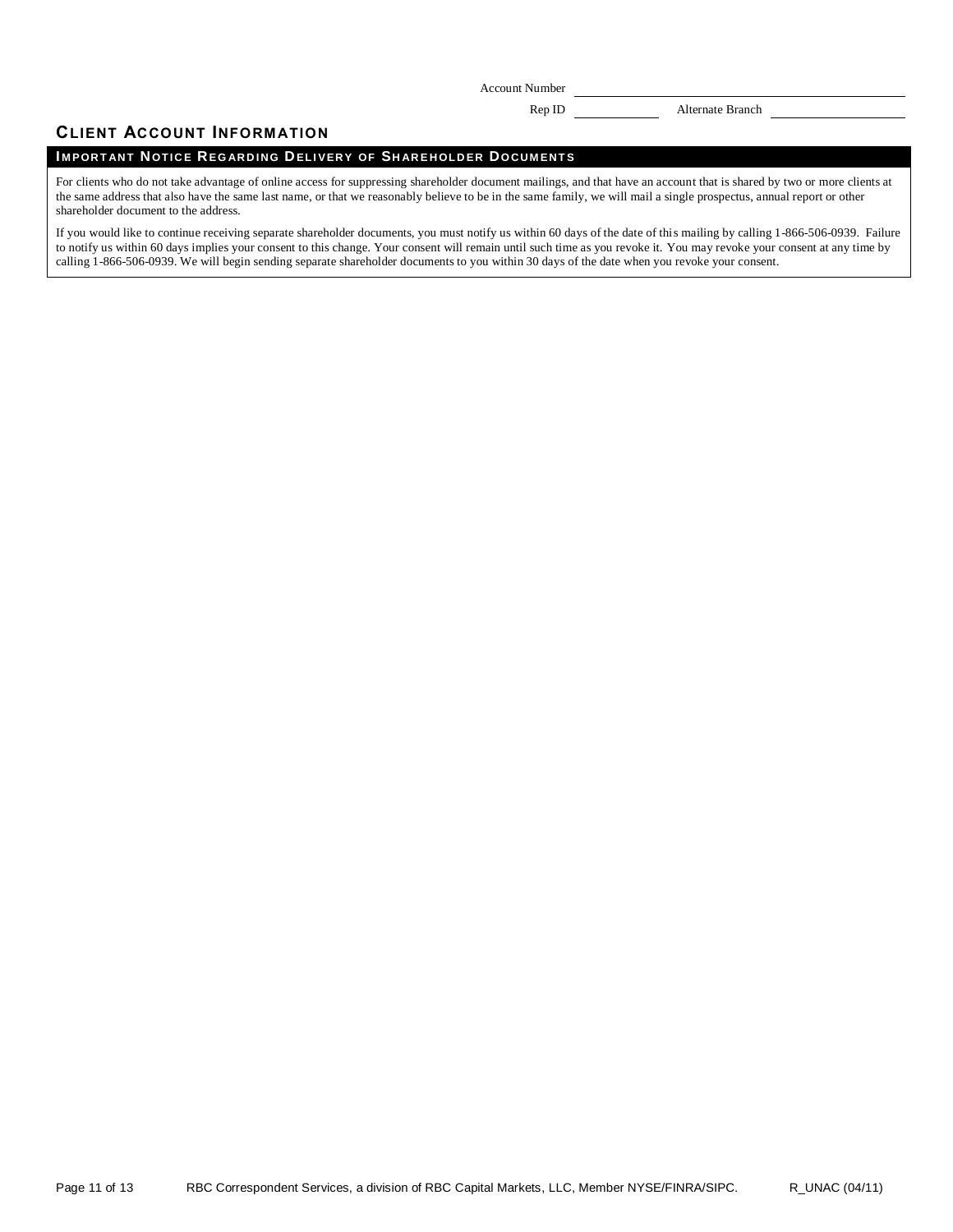Rep ID Alternate Branch

## **CLIENT ACCOUNT INFORM ATION**

### **IMPORTANT TAX INFORMATION F OR FORM W-9**

Please read this notice carefully

You (as payee) are required by federal income tax law to provide us (as payer) your correct taxpayer identification number (social security number or employer identification number). If you do not provide us with your correct taxpayer identification number, you may be subject to a \$50 penalty imposed by the Internal Revenue Service. In addition, interest, dividends, proceeds, and other payments that we make to you may be subject to backup withholding at a 28 percent rate. (Backup withholding is not an additional tax. Rather, it is a prepayment of your tax liability. If the withholding results in an overpayment of taxes, a refund may be obtained.)

If you are an exempt recipient (described in paragraph  $31.3452(c) - 1(b)$  through (p) of the Income Tax Regulations), you should file Form W-9 to advise us of this status (see the Supplemental Information section for additional instructions).

NOTE: For IRA, KEOGH and 403(b) accounts, distributions will be subject to backup withholding only if you elect to have no federal income taxes withheld and have no social security number or other taxpayer identification number on record.

## **INSTRUCTIONS FOR COMPLETION OF SUBSTITUTE FORM W-9**

*(Section references are to the Internal Revenue Code)*

# **Specific Instructions**

#### **Purpose of Form**

A person who is required to file an information return with the IRS must obtain your correct taxpayer identification number (TIN) to report, for example, income paid to you, real estate transactions, mortgage interest you paid, acquisition or abandonment of secured property, cancellation of debt, or contributions you made to an IRA. Use Form W-9 only if you are a U.S. person (including a resident alien), to provide your correct TIN to the person requesting it (the requester) and, when applicable, to:

1. Certify that the TIN you are giving is correct (or you are waiting for a number

- to be issued),
- 2. Certify that you are not subject to backup withholding, or

3. Claim exemption from backup withholding if you are a U.S. exempt payee. If applicable, you are also certifying that as a U.S. person, your allocable share of any partnership income from a U.S. trade or business is not subject to the withholding tax on foreign partners' share of effectively connected income.

**Note.** If a requester gives you a form other than Form W-9 to request your TIN, you must use the requester's form if it is substantially similar to this Form W-9.

**Definition of a U.S. Person.** For federal tax purposes, you are considered a U.S. person if you are:

- An individual who is a U.S. citizen or U.S. resident alien,
- A partnership, corporation, company, or association created or organized in the United States or under the laws of the United States,
- An estate (other than a foreign estate), or
- A domestic trust (as defined in Regulations section 301.7701-7).

**What is Backup Withholding?** Persons making certain payments to you must under certain conditions withhold and pay to the IRS 28% of such payments. This is called "backup withholding." Payments that may be subject to backup withholding include interest, tax-exempt interest, dividends, broker and barter exchange transactions, rents, royalties, nonemployee pay, and certain payments from fishing boat operators. Real estate transactions are not subject to backup withholding. You will not be subject to backup withholding on payments you receive if you give the requester your correct TIN, make the proper certifications, and report all your taxable interest and dividends on your tax return.

#### **Payments you receive will be subject to backup withholding if**:

- 1. You do not furnish your TIN to the requester,
- 2. You do not certify your TIN when required (see the Part II instructions for details),
- 3. The IRS tells the requester that you furnished an incorrect TIN,
- 4. The IRS tells you that you are subject to backup withholding because you did not report all your interest and dividends on your tax return (for reportable interest and dividends only), or
- 5. You do not certify to the requester that you are not subject to backup withholding under 4 above (for reportable interest and dividend accounts opened after 1983 only).

Certain payees and payments are exempt from backup withholding. See the instructions below and the separate Instructions for the Requester of Form W-9.

## **Penalties**

Failure to Furnish TIN. If you fail to furnish your correct TIN to a payer, you are subject to a penalty of \$50 for each such failure unless your failure is due to reasonable cause and not to willful neglect.

**Civil penalty for false information with respect to withholding.** If you make a false statement with no reasonable basis that results in no backup withholding, you are subject to a \$500 penalty.

**Criminal penalty for falsifying information.** Willfully falsifying certifications or affirmations may subject you to criminal penalties including fines and/or imprisonment.

**Misuse of TINs.** If the requester discloses or uses TINs in violation of federal law, the requester may be subject to civil and criminal penalties.

**Name -** If you are an individual, you must generally provide the name shown on your social security card. However, if you have changed your last name, for instance, due to marriage, without informing the Social Security Administration of the name change, please enter your first name, the last name shown on your social security card, and your new last name.

**Sole Proprietor.** You must furnish your individual name and either your SSN or EIN. You may also enter your business name or "doing business as" name on the business name line. Enter your name(s) as shown on your social security card and/or as it was used to apply for your EIN on Form SS-4.

**Limited liability company (LLC).** For a single-member LLC (including a foreign LLC with a domestic owner) that is disregarded as an entity separate from its owner under Regulations section  $301.7701-3$ , enter the owner's name on the "Name" line. Enter the LLC's name on the "Business name" line.

For an LLC classified as a partnership or a corporation, enter the LLC's name on the "Name" line and any business, trade, or DBA name on the "Business name" line.

**Other entities.** Enter your business name as shown on required federal tax documents on the "Name" line. This name should match the name shown on the charter or other legal document creating the entity. You may enter any business, trade, or DBA name on the "Business name" line.

## **Part I - Taxpayer Identification Number (TIN)**

**Enter your TIN in the appropriate box.** If you are a resident alien and you do not have and are not eligible to get an SSN, your TIN is your IRS individual taxpayer identification number (ITIN). Enter it in the social security number box. If you do not have an ITIN, see *How to get a TIN* below.

If you are a sole proprietor and you have an EIN, you may enter either your SSN or EIN. However, the IRS prefers that you use your SSN.

If you are a single-member LLC that is disregarded as an entity separate from its owner enter the owner's SSN (or EIN, if the owner has one). Do not enter the disregarded entity's EIN. If the LLC is classified as a corporation or partnership, enter the entity's EIN.

**How to get a TIN.** If you do not have a TIN, apply for one immediately. To apply for an SSN, get Form SS-5, Application for a Social Security Card, from your local Social Security Administration office or get this form online at *www.ssa.gov*. You may also get this form by calling 1-800-772-1213. Use Form W-7, Application for IRS Individual Taxpayer Identification Number, to apply for an ITIN, or Form SS-4, Application for Employer Identification Number, to apply for an EIN. You can apply for an EIN online by accessing the IRS website at *www.irs.gov/businesses* and clicking on Employer Identification Number (EIN) under Starting a Business. You can get Forms W-7 and SS-4 from the IRS by visiting *www.irs.gov* or by calling 1- 800-TAX-FORM (1-800-829-3676).

If you are asked to complete Form W-9 but do not have a TIN, write "Applied For" in the space for the TIN, sign and date the form, and give it to the requester. For interest and dividend payments, and certain payments made with respect to readily tradable instruments, generally you will have 60 days to get a TIN and give it to the requester before you are subject to backup withholding on payments. The 60-day rule does not apply to other types of payments. You will be subject to backup withholding on all such payments until you provide your TIN to the requestor.

Note. Entering "Applied For" means that you have already applied for a TIN or that you intend to apply for one soon.

**Caution:** *A disregarded domestic entity that has a foreign owner must use the appropriate Form W-8.*

### **Part II - Payees Exempt From Backup Withholding**

Individuals (including sole proprietors) are not exempt from backup withholding. Corporations are exempt from backup withholding for certain payments. For a complete list of exempt payees, see below.